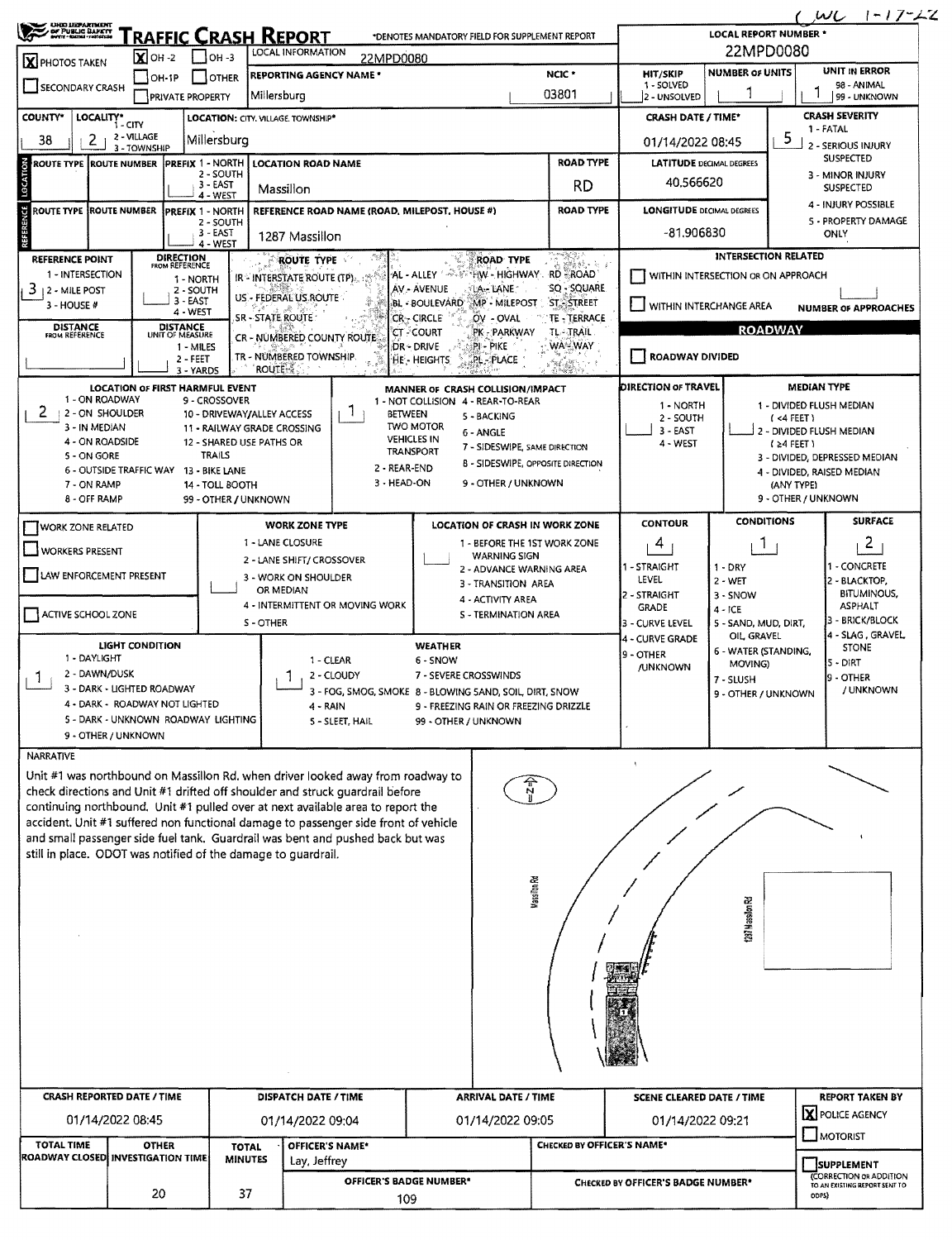| <b>OHO DEPARTMENT</b><br>OF PUBLIC SAFETY                                                                                                               |                                                                                                                                               |                                                   |                                                      |                                       | <b>LOCAL REPORT NUMBER</b>                                         |  |  |  |  |  |
|---------------------------------------------------------------------------------------------------------------------------------------------------------|-----------------------------------------------------------------------------------------------------------------------------------------------|---------------------------------------------------|------------------------------------------------------|---------------------------------------|--------------------------------------------------------------------|--|--|--|--|--|
|                                                                                                                                                         |                                                                                                                                               |                                                   |                                                      |                                       | 22MPD0080                                                          |  |  |  |  |  |
| <b>OWNER NAME: LAST, FIRST, MIDDLE (C) SAME AS DRIVER)</b><br>UNIT#                                                                                     |                                                                                                                                               |                                                   | OWNER PHONE; INCLUDE AREA CODE (E SAME AS DRIVER)    | DAMAGE                                |                                                                    |  |  |  |  |  |
| MCARTHUR LUMBER AND POST.                                                                                                                               | 800-837-2551                                                                                                                                  |                                                   |                                                      |                                       |                                                                    |  |  |  |  |  |
| OWNER ADDRESS: STREET, CITY, STATE, ZIP ( C SAME AS DRIVER)                                                                                             |                                                                                                                                               |                                                   |                                                      | $1 - NONE$                            | 3 - FUNCTIONAL DAMAGE                                              |  |  |  |  |  |
| 131310 SR 93, MCARTHUR, OH, 45651                                                                                                                       |                                                                                                                                               |                                                   |                                                      | 2 - MINOR DAMAGE                      | 4 - DISABLING DAMAGE                                               |  |  |  |  |  |
| <b>COMMERCIAL CARRIER; NAME, ADDRESS, CITY, STATE, ZIP</b>                                                                                              | 9 - UNKNOWN                                                                                                                                   |                                                   |                                                      |                                       |                                                                    |  |  |  |  |  |
| IMCARTHUR LUMBER AND POST, , 31310 SR 93, MCARTHUR,                                                                                                     | 800-837-2551                                                                                                                                  | DAMAGED AREA(S)<br><b>INDICATE ALL THAT APPLY</b> |                                                      |                                       |                                                                    |  |  |  |  |  |
| LP STATE   LICENSE PLATE #<br><b>VEHICLE IDENTIFICATION #</b>                                                                                           |                                                                                                                                               | <b>VEHICLE YEAR</b>                               | <b>VEHICLE MAKE</b>                                  |                                       |                                                                    |  |  |  |  |  |
| PWJ6692<br>OН<br>3AKJGEDV4ESFJ987                                                                                                                       |                                                                                                                                               | 2014                                              | <b>FREIGHTLINER</b>                                  |                                       |                                                                    |  |  |  |  |  |
| <b>INSURANCE COMPANY</b><br>INSURANCE POLICY #<br><b>INSURANCE</b><br><b>LAJVERIFIED</b><br><b>ATHENS</b><br>5289774900                                 |                                                                                                                                               | COLOR                                             | <b>VEHICLE MODEL</b><br>OTHER/UNKNOWN                |                                       |                                                                    |  |  |  |  |  |
| <b>TYPE OF USE</b>                                                                                                                                      |                                                                                                                                               | BLU<br>TOWED BY: COMPANY NAME                     |                                                      |                                       |                                                                    |  |  |  |  |  |
| US DOT #<br>IN EMERGENCY<br>3026457<br>X COMMERCIAL<br>GOVERNMENT                                                                                       |                                                                                                                                               |                                                   |                                                      |                                       |                                                                    |  |  |  |  |  |
| RESPONSE<br>VEHICLE WEIGHT GVWR/GCWR<br># OCCUPANTS<br>INTERLOCK                                                                                        |                                                                                                                                               | <b>HAZARDOUS MATERIAL</b><br><b>IMATERIAL</b>     |                                                      |                                       |                                                                    |  |  |  |  |  |
| 1 - s 10K LBS.<br>DEVICE<br>HIT/SKIP UNIT<br>3<br>2 - 10.001 - 26K LBS.                                                                                 |                                                                                                                                               | CLASS <sup>#</sup><br>RELEASED                    | <b>PLACARD ID #</b>                                  |                                       |                                                                    |  |  |  |  |  |
| <b>EQUIPPED</b><br>$3 - 26K$ LBS.                                                                                                                       |                                                                                                                                               | PLACARD                                           |                                                      |                                       | 12                                                                 |  |  |  |  |  |
| 12 - GOLF CART<br>1 - PASSENGER CAR<br>6 - VAN (9-1S SEATS)<br>2 - PASSENGER VAN<br>7 - MOTORCYCLE 2-WHEELED<br>13 - SNOWMOBILE                         | 18 - LIMO (UVERY VEHICLE)                                                                                                                     |                                                   | 23 - PEDESTRIAN/SKATER<br>24 - WHEELCHAIR (ANY TYPE) |                                       | 12                                                                 |  |  |  |  |  |
| 15<br>(MINIVAN)<br>8 - MOTORCYCLE 3-WHEELED<br>14 - SINGLE UNIT                                                                                         | 19 - BUS (16+ PASSENGERS)<br>20 - OTHER VEHICLE                                                                                               |                                                   | 25 - OTHER NON-MOTORIST                              |                                       | 10                                                                 |  |  |  |  |  |
| UNIT TYPE 3 - SPORT UTILITY<br><b>TRUCK</b><br>9 - AUTOCYCLE<br>VEHICLE<br>15 - SEMI-TRACTOR<br>10 - MOPED OR MOTORIZED                                 | 21 - HEAVY EQUIPMENT                                                                                                                          |                                                   | <b>26 - 8ICYCLE</b>                                  |                                       |                                                                    |  |  |  |  |  |
| <b>BICYCLE</b><br>16 - FARM EQUIPMENT<br>4 - PICK UP                                                                                                    | 22 - ANIMAL WITH RIDER OR                                                                                                                     | ANIMAL-DRAWN VEHICLE                              | 27 - TRAIN                                           |                                       |                                                                    |  |  |  |  |  |
| 5 - CARGO VAN<br>11 - ALL TERRAIN VEHICLE<br>17 - MOTORHOME<br>(ATV/UTV)                                                                                |                                                                                                                                               |                                                   | 99 - UNKNOWN OR HIT/SKIP                             |                                       |                                                                    |  |  |  |  |  |
| # OF TRAILING UNITS                                                                                                                                     |                                                                                                                                               |                                                   |                                                      |                                       |                                                                    |  |  |  |  |  |
| WAS VEHICLE OPERATING IN AUTONOMOUS<br>0 - NO AUTOMATION                                                                                                |                                                                                                                                               | 3 - CONDITIONAL AUTOMATION 9 - UNKNOWN            |                                                      |                                       |                                                                    |  |  |  |  |  |
| MODE WHEN CRASH OCCURRED?<br>0<br>1 - DRIVER ASSISTANCE                                                                                                 |                                                                                                                                               | 4 - HIGH AUTOMATION                               |                                                      |                                       |                                                                    |  |  |  |  |  |
| z<br>1 - YES 2 - NO 9 - OTHER / UNKNOWN AUTONOMOUS 2 - PARTIAL AUTOMATION 5 - FULL AUTOMATION                                                           |                                                                                                                                               |                                                   |                                                      |                                       |                                                                    |  |  |  |  |  |
| MODE LEVEL                                                                                                                                              |                                                                                                                                               |                                                   |                                                      |                                       |                                                                    |  |  |  |  |  |
| 11 - FIRE<br>1 - NONE<br>6 - BUS - CHARTER/TOUR<br>$2 - TAXI$<br>7 - BUS - INTERCITY<br>12 - MIUTARY                                                    | 16 - FARM                                                                                                                                     | 17 - MOWING                                       | 21 - MAIL CARRIER<br>99 - OTHER / UNKNOWN            |                                       |                                                                    |  |  |  |  |  |
| 3 - ELECTRONIC RIDE<br>13 - POLICE<br>8 - BUS - SHUTTLE                                                                                                 |                                                                                                                                               | 18 - SNOW REMOVAL                                 |                                                      |                                       |                                                                    |  |  |  |  |  |
| SHARING<br>SPECIAL<br>9 - BUS - OTHER<br>14 - PUBLIC UTILITY<br>FUNCTION 4 - SCHOOL TRANSPORT                                                           |                                                                                                                                               | 19 - TOWING                                       |                                                      |                                       |                                                                    |  |  |  |  |  |
| 15 - CONSTRUCTION EQUIP.<br>10 - AMBULANCE<br>S - BUS - TRANSIT/COMMUTER                                                                                |                                                                                                                                               | 20 - SAFETY SERVICE<br>PATROL                     |                                                      |                                       | 12                                                                 |  |  |  |  |  |
| 1 - NO CARGO BODY TYPE<br>4 - LOGGING<br>7 - GRAIN/CHIPS/GRAVEL                                                                                         | <b>11 - DUMP</b>                                                                                                                              |                                                   | 99 - OTHER / UNKNOWN                                 | 12                                    |                                                                    |  |  |  |  |  |
| 10<br>/ NOT APPLICABLE<br>5 - INTERMODAL<br>8 - POLE<br>$2 - 8US$<br><b>CONTAINER CHASSIS</b>                                                           |                                                                                                                                               | 12 - CONCRETE MIXER                               |                                                      |                                       |                                                                    |  |  |  |  |  |
| CARGO<br>9 - CARGO TANK<br>3 - VEHICLE TOWING<br>6 - CARGOVAN<br><b>BODY</b><br>10 - FLAT BED                                                           |                                                                                                                                               | 13 - AUTO TRANSPORTER<br>14 - GARBAGE/REFUSE      |                                                      |                                       | 9 I<br>- 3<br>9                                                    |  |  |  |  |  |
| ANOTHER MOTOR VEHICLE<br><b>/ENCLOSED BOX</b><br><b>TYPE</b>                                                                                            |                                                                                                                                               |                                                   |                                                      |                                       | Ю                                                                  |  |  |  |  |  |
| 1 - TURN SIGNALS<br>4 - BRAKES<br>7 - WORN OR SLICK TIRES                                                                                               |                                                                                                                                               | 9 - MOTOR TROUBLE                                 | 99 - OTHER / UNKNOWN                                 |                                       |                                                                    |  |  |  |  |  |
| 2 - HEAD LAMPS<br>5 - STEERING<br><b>B - TRAILER EQUIPMENT</b><br><b>VEHICLE</b><br>DEFECTIVE<br>3 - TAIL LAMPS<br>6 - TIRE BLOWOUT                     |                                                                                                                                               | 10 - DISABLED FROM PRIOR<br><b>ACCIDENT</b>       |                                                      |                                       |                                                                    |  |  |  |  |  |
| <b>DEFECTS</b>                                                                                                                                          |                                                                                                                                               |                                                   |                                                      | NO DAMAGE [0]                         | U-UNDERCARRIAGE [ 14 ]                                             |  |  |  |  |  |
| 1 - INTERSECTION -<br>4 - MIDBLOCK -<br>7 - SHOULDER/ROADSIDE                                                                                           |                                                                                                                                               | 10 - DRIVEWAY ACCESS                              | 99 - OTHER / UNKNOWN                                 | $\square$ - TOP [ 13 ]                |                                                                    |  |  |  |  |  |
| <b>B - SIDEWALK</b><br>2 - INTERSECTION -<br>5 - TRAVEL LANE -<br>NON-                                                                                  | MARKED CROSSWALK<br>MARKED CROSSWALK<br>11 - SHARED USE PATHS<br>OR TRAILS                                                                    |                                                   |                                                      |                                       | $\Box$ - ALL AREAS [ 15 ]                                          |  |  |  |  |  |
| 9 - MEDIAN/CROSSING<br>MOTORIST<br>UNMARKED CROSSWALK<br>OTHER LOCATION<br><b>ISLAND</b><br>LOCATION<br>3 - INTERSECTION - OTHER<br>6 - BICYCLE LANE    |                                                                                                                                               | 12 - FIRST RESPONDER<br>AT INCIDENT SCENE         |                                                      |                                       | $\Box$ - UNIT NOT AT SCENE [16]                                    |  |  |  |  |  |
| 9 - LEAVING TRAFFIC<br>1 - STRAIGHT AHEAD<br>1 - NON-CONTACT                                                                                            |                                                                                                                                               | 15 - WALKING, RUNNING,                            | 21 - STANDING OUTSIDE                                |                                       | <b>INITIAL POINT OF CONTACT</b>                                    |  |  |  |  |  |
| LANE<br>2 - BACKING<br>2 - NON-COLLISION                                                                                                                |                                                                                                                                               | JOGGING, PLAYING                                  | DISABLED VEHICLE                                     | 0 - NO DAMAGE                         | 14 UNDERCARRIAGE                                                   |  |  |  |  |  |
| 10 - PARKED<br>3 - CHANGING LANES<br>4<br>4 - OVERTAKING/PASSING<br>11 - SLOWING OR STOPPED<br>3 - STRIKING                                             |                                                                                                                                               | 16 - WORKING<br>17 - PUSHING VEHICLE              | 99 - OTHER / UNKNOWN                                 | F                                     | 1-12 - REFER TO UNIT 15 - VEHICLE NOT AT SCENE                     |  |  |  |  |  |
| PRE-CRASH 5 - MAKING RIGHT TURN<br>IN TRAFFIC<br><b>ACTION</b><br>4 - STRUCK                                                                            |                                                                                                                                               | 18 - APPROACHING OR<br>LEAVING VEHICLE            |                                                      | DIAGRAM                               | 99 - UNKNOWN                                                       |  |  |  |  |  |
| <b>ACTIONS</b> 6 - MAKING LEFT TURN<br>12 - DRIVERLESS<br>5 - BOTH STRIKING<br>7 - MAKING U-TURN<br>13 - NEGOTIATING A CURVE                            |                                                                                                                                               | 19 - STANDING                                     |                                                      | $13 - TOP$                            |                                                                    |  |  |  |  |  |
| <b>&amp; STRUCK</b><br>8 - ENTERING TRAFFIC<br>14 - ENTERING OR CROSSING<br>LANE                                                                        |                                                                                                                                               | 20 - OTHER NON-MOTORIST                           |                                                      |                                       |                                                                    |  |  |  |  |  |
| 9 - OTHER / UNKNOWN<br>SPECIFIED LOCATION<br>1 - NONE<br>B - FOLLOWING TOO CLOSE 13 - IMPROPER START FROM                                               |                                                                                                                                               | 18 - OPERATING DEFECTIVE                          | 23 - OPENING DOOR INTO                               |                                       | TRAFFIC<br><b>TRAFFIC CONTROL</b>                                  |  |  |  |  |  |
| /ACDA<br>A PARKED POSITION<br>2 - FAILURE TO YIELD                                                                                                      |                                                                                                                                               | <b>EQUIPMENT</b>                                  | ROADWAY                                              | <b>TRAFFICWAY FLOW</b><br>1 - ONE-WAY | 1 - ROUNDABOUT 4 - STOP SIGN                                       |  |  |  |  |  |
| 3 - RAN RED UGHT<br>9 - IMPROPER LANE<br>14 - STOPPED OR PARKED<br>CHANGE<br><b>ILLEGALLY</b><br>4 - RAN STOP SIGN<br>11                                |                                                                                                                                               | 19 - LOAD SHIFTING<br>/FALUNG/SPILLING            | 99 - OTHER IMPROPER<br><b>ACTION</b>                 | 2 - TWO-WAY<br>2                      | 2 - SIGNAL<br>5 - YIELD SIGN<br>6                                  |  |  |  |  |  |
| S - UNSAFE SPEED<br>10 - IMPROPER PASSING<br>15 - SWERVING TO AVOID<br>CONTRIBUTING 6 - IMPROPER TURN<br>11 - DROVE OFF ROAD<br>16 - WRONG WAY          |                                                                                                                                               | 20 - IMPROPER CROSSING                            |                                                      |                                       | 3 - FLASHER<br><b>6 - NO CONTROL</b>                               |  |  |  |  |  |
| CIRCUMSTANCES 7 - LEFT OF CENTER<br>12 - IMPROPER BACKING<br>17 - VISION OBSTRUCTION                                                                    |                                                                                                                                               | 21 LYING IN ROADWAY<br>22 - NOT DISCERNIBLE       |                                                      | # OF THROUGH LANES                    | <b>RAIL GRADE CROSSING</b>                                         |  |  |  |  |  |
|                                                                                                                                                         |                                                                                                                                               |                                                   |                                                      | <b>ON ROAD</b>                        | 1 - NOT INVLOVED                                                   |  |  |  |  |  |
| <b>SEQUENCE OF EVENTS</b><br><b>Comme EVENTS Constitution</b>                                                                                           |                                                                                                                                               |                                                   | the the second company of the                        | 2                                     | 2 - INVOLVED-ACTIVE CROSSING<br>1<br>3 - INVOLVED-PASSIVE CROSSING |  |  |  |  |  |
| 1 - OVERTURN/ROLLOVER<br>7 - SEPARATION OF UNITS<br>12 - DOWNHILL RUNAWAY 19 - ANIMAL -OTHER<br>8<br>2 - FIRE/EXPLOSION                                 |                                                                                                                                               |                                                   | 23 - STRUCK BY FALLING,<br>SHIFTING CARGO OR         |                                       |                                                                    |  |  |  |  |  |
| <b>B - RAN OFF ROAD RIGHT</b><br>13 - OTHER NON-COLLISION 20 - MOTOR VEHICLE IN<br>3 - IMMERSION<br>9 - RAN OFF ROAD LEFT<br>14 - PEOESTRIAN            |                                                                                                                                               | TRANSPORT                                         | ANYTHING SET IN                                      |                                       | UNIT / NON-MOTORIST DIRECTION                                      |  |  |  |  |  |
| 4 - JACKKNIFE<br>10 - CROSS MEDIAN<br>15 - PEDALCYCLE<br>30<br>$\mathbf{z}$<br>5 - CARGO / EQUIPMENT<br>11 - CROSS CENTERLINE -<br>16 - RAILWAY VEHICLE |                                                                                                                                               | 21 - PARKED MOTOR<br>VEHICLE                      | MOTION BY A MOTOR<br>VEHICLE                         |                                       | 1 - NORTH<br><b>S-NORTHEAST</b>                                    |  |  |  |  |  |
| LOSS OR SHIFT<br>OPPOSITE DIRECTION<br>17 - ANIMAL - FARM                                                                                               |                                                                                                                                               | 22 - WORK ZONE                                    | 24 - OTHER MOVABLE<br>OBJECT                         |                                       | 2 - SOUTH<br>6 - NORTHWEST<br>3 - EAST<br>7 - SOUTHEAST            |  |  |  |  |  |
| OF TRAVEL<br>6 - EQUIPMENT FAILURE<br>18 - ANIMAL - DEER<br>3                                                                                           |                                                                                                                                               | <b>MAINTENANCE</b><br><b>EQUIPMENT</b>            |                                                      | $F_{\rm ROM}$   2<br>TO I             | 4 - WEST<br><b>6 - SOUTHWEST</b>                                   |  |  |  |  |  |
| <b>COLLISION WITH FIXED OBJECT - STRUCK  </b>                                                                                                           |                                                                                                                                               |                                                   |                                                      |                                       | 9 - OTHER / UNKNOWN                                                |  |  |  |  |  |
| 38 - OVERHEAD SIGN POST<br>25 - IMPACT ATTENUATOR<br>31 - GUARDRAIL END<br>/ CRASH CUSHION<br>32 - PORTABLE BARRIER<br>39 - LIGHT / LUMINARIES          | 46 - FENCE                                                                                                                                    | 45 - EMBANKMENT                                   | 52 - BUILDING<br>53 - TUNNEL                         | <b>UNIT SPEED</b>                     | DETECTED SPEED                                                     |  |  |  |  |  |
| 26 - BRIDGE OVERHEAD<br>33 - MEDIAN CABLE BARRIER<br><b>SUPPORT</b><br><b>STRUCTURE</b><br>34 - MEDIAN GUARDRAIL<br>40 - UTILITY POLE                   | 48 - TREE                                                                                                                                     | 47 - MAILBOX                                      | 54 - OTHER FIXED<br>OBJECT                           |                                       |                                                                    |  |  |  |  |  |
| 5<br>27 - BRIDGE PIER OR<br><b>BARRIER</b>                                                                                                              | 49 - FIRE HYDRANT<br>99 - OTHER / UNKNOWN<br>41 - OTHER POST, POLE<br>50 - WORK ZONE<br><b>ABUTMENT</b><br>OR SUPPORT<br>35 - MEDIAN CONCRETE |                                                   |                                                      |                                       |                                                                    |  |  |  |  |  |
| 28 - BRIDGE PARAPET<br><b>BARRIER</b><br>42 - CULVERT                                                                                                   |                                                                                                                                               | <b>MAINTENANCE</b>                                |                                                      |                                       | 2 - CALCULATED / EDR                                               |  |  |  |  |  |
| 6<br>29 - BRIDGE RAIL<br>36 - MEDIAN OTHER BARRIER<br>43 - CURB<br>30 - GUARDRAIL FACE<br>37 - TRAFFIC SIGN POST<br>44 - DITCH                          | 51 - WALL                                                                                                                                     | <b>EQUIPMENT</b>                                  |                                                      | <b>POSTED SPEED</b>                   |                                                                    |  |  |  |  |  |
| 2<br><b>FIRST HARMFUL EVENT</b><br><b>MOST HARMFUL EVENT</b>                                                                                            |                                                                                                                                               |                                                   |                                                      | 35                                    | 3 - UNDETERMINED                                                   |  |  |  |  |  |
|                                                                                                                                                         |                                                                                                                                               |                                                   |                                                      |                                       |                                                                    |  |  |  |  |  |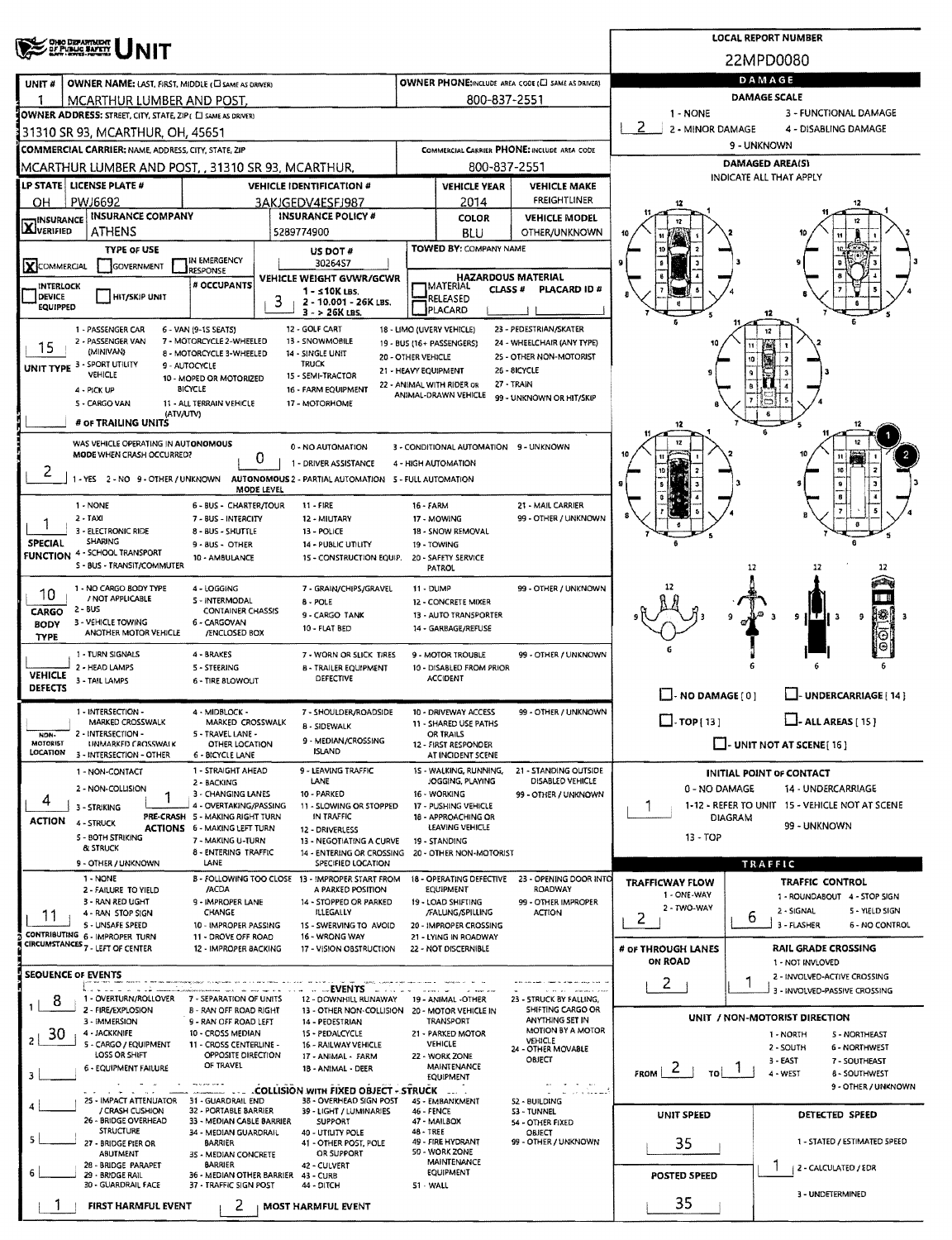|                                                      | <b>WE EXECTE MOTORIST / NON-MOTORIST</b>                                             |                                                           |                                                                                    |                                           |                             |                                                 |                        |                                                             | <b>LOCAL REPORT NUMBER</b><br>22MPD0080            |                                                    |                                                             |                                                          |                               |                                      |                                  |
|------------------------------------------------------|--------------------------------------------------------------------------------------|-----------------------------------------------------------|------------------------------------------------------------------------------------|-------------------------------------------|-----------------------------|-------------------------------------------------|------------------------|-------------------------------------------------------------|----------------------------------------------------|----------------------------------------------------|-------------------------------------------------------------|----------------------------------------------------------|-------------------------------|--------------------------------------|----------------------------------|
| UNIT <sup>#</sup>                                    | NAME: LAST, FIRST, MIDDLE                                                            |                                                           |                                                                                    |                                           |                             |                                                 |                        |                                                             |                                                    | DATE OF BIRTH<br>AGE<br><b>GENDER</b>              |                                                             |                                                          |                               |                                      |                                  |
| 1                                                    | BATTRELL, LOWREN, W                                                                  |                                                           |                                                                                    |                                           |                             |                                                 |                        |                                                             |                                                    | 04/23/1941                                         |                                                             |                                                          |                               | 80                                   | м                                |
|                                                      | <b>ADDRESS: STREET, CITY, STATE, ZIP</b><br><b>CONTACT PHONE - INCLUDE AREA CODE</b> |                                                           |                                                                                    |                                           |                             |                                                 |                        |                                                             |                                                    |                                                    |                                                             |                                                          |                               |                                      |                                  |
| 740-591-1676<br>5207 W CLINTON ST, ALBANY, OH, 45710 |                                                                                      |                                                           |                                                                                    |                                           |                             |                                                 |                        |                                                             |                                                    |                                                    |                                                             |                                                          |                               |                                      |                                  |
|                                                      | <b>INJURIES INJURED</b><br><b>TAKEN</b>                                              | <b>EMS AGENCY (NAME)</b>                                  | INJURED TAKEN TO: MEDICAL FACILITY (NAME, CITY)<br><b>SAFETY EQUIPMENT</b><br>USED |                                           |                             |                                                 | <b>DOT-COMPLIANT</b>   | <b>SEATING</b><br><b>POSITION</b>                           |                                                    | <b>TRAPPED</b><br>AIR BAG USAGE<br><b>EJECTION</b> |                                                             |                                                          |                               |                                      |                                  |
| 5                                                    | BY<br>$+1$                                                                           | 4                                                         |                                                                                    |                                           |                             |                                                 |                        |                                                             |                                                    | IMC HELMET<br>1                                    |                                                             |                                                          | 1<br>$\mathbf{1}$             |                                      |                                  |
| <b>OL STATE</b>                                      | <b>OPERATOR LICENSE NUMBER</b>                                                       |                                                           | OFFENSE DESCRIPTION                                                                |                                           |                             |                                                 | <b>CITATION NUMBER</b> |                                                             |                                                    |                                                    |                                                             |                                                          |                               |                                      |                                  |
| OН                                                   | <b>CODE</b><br>RL700191                                                              |                                                           |                                                                                    |                                           |                             |                                                 |                        |                                                             |                                                    |                                                    |                                                             |                                                          |                               |                                      |                                  |
| OL CLASS                                             | <b>ENDORSEMENT</b>                                                                   | <b>RESTRICTION SELECT UP TO 3</b>                         | <b>DRIVER</b>                                                                      |                                           | <b>DISTRACTED   ALCOHOL</b> | ALCOHOL / DRUG SUSPECTED<br>MARUUANA            |                        | <b>CONDITION</b>                                            | <b>STATUS</b>                                      | <b>TYPE</b>                                        | ALCOHOL TEST<br>VALUE                                       | <b>STATUS</b>                                            | TYPE                          | <b>DRUG TEST(S)</b>                  | <b>RESULTS SELECT UP TO 4</b>    |
|                                                      | N, T                                                                                 | $BY$ 7<br>3                                               |                                                                                    |                                           | <b>OTHER DRUG</b>           |                                                 |                        | 1.                                                          |                                                    |                                                    |                                                             |                                                          |                               |                                      |                                  |
| UNIT #                                               | NAME: LAST, FIRST, MIDDLE                                                            |                                                           |                                                                                    |                                           |                             |                                                 |                        |                                                             |                                                    |                                                    | DATE OF BIRTH                                               |                                                          |                               | AGE                                  | <b>GENDER</b>                    |
|                                                      |                                                                                      |                                                           |                                                                                    |                                           |                             |                                                 |                        |                                                             |                                                    |                                                    |                                                             |                                                          |                               |                                      |                                  |
|                                                      | <b>ADDRESS: STREET. CITY. STATE. ZIP</b>                                             |                                                           |                                                                                    |                                           |                             |                                                 |                        |                                                             |                                                    |                                                    | <b>CONTACT PHONE - INCLUDE AREA CODE</b>                    |                                                          |                               |                                      |                                  |
|                                                      | INJURIES INJURED                                                                     | <b>EMS AGENCY (NAME)</b>                                  |                                                                                    |                                           |                             | INJURED TAKEN TO: MEDICAL FACILITY (NAME, CITY) |                        | <b>SAFETY EQUIPMENT</b>                                     |                                                    |                                                    | <b>SEATING</b>                                              |                                                          |                               | AIR BAG USAGE EJECTION               | <b>TRAPPED</b>                   |
|                                                      | <b>TAKEN</b><br>B٧                                                                   |                                                           |                                                                                    |                                           |                             |                                                 |                        | <b>USED</b>                                                 |                                                    | <b>DOT-COMPLIANT</b><br><b>IMC HELMET</b>          | POSITION                                                    |                                                          |                               |                                      |                                  |
|                                                      | OL STATE   OPERATOR LICENSE NUMBER                                                   |                                                           |                                                                                    |                                           | <b>OFFENSE CHARGED</b>      |                                                 | <b>LOCAL</b>           | <b>OFFENSE DESCRIPTION</b>                                  |                                                    |                                                    |                                                             |                                                          | <b>CITATION NUMBER</b>        |                                      |                                  |
|                                                      |                                                                                      |                                                           |                                                                                    |                                           |                             |                                                 | CODE                   |                                                             |                                                    |                                                    |                                                             |                                                          |                               |                                      |                                  |
| OL CLASS                                             | ENDORSEMENT                                                                          | <b>RESTRICTION SELECT UP TO 3</b>                         | <b>DRIVER</b>                                                                      |                                           |                             | ALCOHOL / DRUG SUSPECTED                        |                        | <b>CONDITION</b>                                            |                                                    |                                                    | <b>ALCOHOL TEST</b>                                         |                                                          |                               | DRUG TEST(S)                         |                                  |
|                                                      |                                                                                      |                                                           | BΥ                                                                                 | <b>DISTRACTED</b>                         | ALCOHOL                     | MARUUANA<br><b>OTHER DRUG</b>                   |                        |                                                             | <b>STATUS</b>                                      | <b>TYPE</b>                                        | VALUE                                                       | <b>STATUS</b>                                            | <b>TYPE</b>                   |                                      | RESULTS SELECT UP TO 4           |
| UNIT #                                               | NAME: LAST, FIRST, MIDDLE                                                            |                                                           |                                                                                    |                                           |                             |                                                 |                        |                                                             |                                                    |                                                    | DATE OF BIRTH                                               |                                                          |                               | AGE                                  | <b>GENDER</b>                    |
|                                                      |                                                                                      |                                                           |                                                                                    |                                           |                             |                                                 |                        |                                                             |                                                    |                                                    |                                                             |                                                          |                               |                                      |                                  |
| <b>ADDRESS: STREET, CITY, STATE, ZIP</b>             |                                                                                      |                                                           |                                                                                    |                                           |                             |                                                 |                        |                                                             | <b>CONTACT PHONE - INCLUDE AREA CODE</b>           |                                                    |                                                             |                                                          |                               |                                      |                                  |
|                                                      |                                                                                      |                                                           |                                                                                    |                                           |                             |                                                 |                        |                                                             |                                                    |                                                    |                                                             |                                                          |                               |                                      |                                  |
|                                                      | <b>INJURIES IINJURED</b><br><b>TAKEN</b>                                             | <b>EMS AGENCY (NAME)</b>                                  |                                                                                    |                                           |                             | INJURED TAKEN TO: MEDICAL FACILITY (NAME, CITY) |                        | <b>SAFETY EQUIPMENT</b><br><b>USED</b>                      |                                                    | DOT-COMPLIANT                                      | <b>SEATING</b><br>POSITION                                  |                                                          |                               | AIR BAG USAGE EIECTION               | <b>TRAPPED</b>                   |
|                                                      | BY<br>OL STATE OPERATOR LICENSE NUMBER                                               |                                                           |                                                                                    |                                           |                             |                                                 | LOCAL                  |                                                             | - <sup>J</sup> MC HELMET                           |                                                    |                                                             |                                                          |                               |                                      |                                  |
|                                                      |                                                                                      |                                                           |                                                                                    |                                           | <b>OFFENSE CHARGED</b>      |                                                 | <b>CODE</b>            | OFFENSE DESCRIPTION                                         |                                                    |                                                    |                                                             |                                                          | <b>CITATION NUMBER</b>        |                                      |                                  |
| OL CLASS                                             | <b>ENDORSEMENT</b>                                                                   | <b>RESTRICTION SELECT UP TO 3</b>                         |                                                                                    | ALCOHOL / DRUG SUSPECTED<br><b>DRIVER</b> |                             |                                                 | <b>CONDITION</b>       |                                                             |                                                    | <b>ALCOHOL TEST</b>                                |                                                             | <b>DRUG TEST(S)</b>                                      |                               |                                      |                                  |
|                                                      |                                                                                      |                                                           | B٧                                                                                 |                                           |                             | <b>DISTRACTED</b> ALCOHOL MARIJUANA             |                        |                                                             |                                                    |                                                    | STATUS TYPE VALUE                                           |                                                          |                               |                                      | STATUS TYPE RESULTS SELECT UP TO |
|                                                      |                                                                                      |                                                           |                                                                                    |                                           | <b>OTHER DRUG</b>           |                                                 |                        |                                                             |                                                    |                                                    |                                                             |                                                          |                               |                                      |                                  |
| $\pi$ - FATAL                                        | <b>INJURIES</b><br>$\mathcal{A}^{\prime}$                                            | <b>SEATING POSITION</b><br>1 - FRONT - LEFT SIDE          | 1 - NOT DEPLOYED                                                                   | <b>AIR BAG</b>                            |                             | <b>OL CLASS</b><br>1 - CLASS A                  |                        | OL RESTRICTION(S)<br>1 - ALCOHOL INTERLOCK                  |                                                    |                                                    | <b>DRIVER DISTRACTION</b><br>1 - NOT DISTRACTED-            |                                                          |                               | <b>TEST STATUS</b><br>1 - NONE GIVEN |                                  |
| 2 - SUSPECTED SERIOUS                                |                                                                                      | (MOTORCYCLE DRIVER)<br>2 - FRONT - MIDDLE                 | 2 - DEPLOYED FRONT<br>3 - DEPLOYED SIDE                                            |                                           |                             | 2 - CLASS B.                                    |                        | <b>DEVICE</b><br>12 - CDL INTRASTATE ONLY                   |                                                    |                                                    | 2 - MANUALLY OPERATING AN<br><b>ELECTRONIC</b>              |                                                          | ( 3 - Test given,             | <b>2 - TEST REFUSED</b>              |                                  |
| INJURY<br>3 - SUSPECTED MINOR                        |                                                                                      | 3 - FRONT - RIGHT SIDE<br>4 - SECOND - LEFT SIDE          | 4 - DEPLOYED BOTH<br><b>FRONT/SIDE</b>                                             |                                           |                             | 3 - CLASS C                                     |                        | 3 - CORRECTIVE LENSES<br>4 - FARM WAIVER                    |                                                    |                                                    | <b>COMMUNICATION DEVICE</b><br>(TEXTING, TYPING,            |                                                          |                               | / UNUSABLE                           | <b>CONTAMINATED SAMPLE</b>       |
| <b>INJURY</b><br>- POSSIBLE INJURY. <sup>3</sup>     |                                                                                      | (MOTORCYCLE PASSENGER)<br>5 - SECOND - MIDDLE             | 5 - NOT APPLICABLE<br>9 - DEPLOYMENT UNKNOWN                                       |                                           |                             | 4 - REGULAR CLASS<br>(OHIO = D)                 |                        | S - EXCEPT CLASS A BUS<br><b>6 - EXCEPT CLASS A</b>         |                                                    |                                                    | <b>DIALING</b><br>- TALKING ON HANDS-FREE                   |                                                          | 4 - TEST GIVEN,               | <b>RESULTS KNOWN</b>                 |                                  |
| - NO APPARENT INJURY                                 |                                                                                      | 6 - SECOND - RIGHT SIDE<br>7 - THIRD - LEFT SIDE.         |                                                                                    |                                           | ÷4                          | 5 - M/C MOPED ONLY                              |                        | & CLASS B BUS<br>- EXCEPT TRACTOR-TRAILER                   |                                                    |                                                    | COMMUNICATION DEVICE<br>TALKING ON HAND-HELD                |                                                          | 5 - TEST GIVEN;               |                                      |                                  |
|                                                      | <b>INJURIES TAKEN BY</b>                                                             | (MOTORCYCLE SIDE CAR)                                     | 1-NOT EJECTED                                                                      | <b>EJECTION</b>                           |                             | 6 - NO VALID OL                                 |                        | 8 - INTERMEDIATE LICENSE<br><b>RESTRICTIONS</b>             |                                                    |                                                    | COMMUNICATION DEVICE<br>5 - OTHER ACTIVITY WITH AN          |                                                          |                               | <b>RESULTS UNKNOWN</b>               |                                  |
| 1 - NOT TRANSPORTED                                  |                                                                                      | 8 - THIRD - MIDDLE<br>9 - THIRD - RIGHT SIDE              | 2 - PARTIALLY EJECTED                                                              |                                           |                             | OL ENDORSEMENT                                  |                        | · LEARNER'S PERMIT<br><b>RESTRICTIONS</b>                   |                                                    |                                                    | ELECTRONIC DEVICE<br><b>6 - PASSENGER</b>                   |                                                          | : 1 - NONE                    |                                      | <b>ALCOHOL TEST TYPE</b>         |
| <b>/TREATED AT SCENE</b><br>-2 - EMS                 |                                                                                      | 10 - SLEEPER SECTION<br>OF TRUCK CAB                      | 3 - TOTALLY EJECTED.<br>4 - NOT APPLICABLE                                         |                                           |                             | FH - HAZMAT .                                   |                        | 10 - LIMITED TO DAYLIGHT                                    |                                                    |                                                    | 7 - OTHER DISTRACTION<br>T INSIDE THE VEHICLE               |                                                          | 2 - BLOOD<br>) 3 - LIRINE     |                                      |                                  |
| 3 - POLICE                                           |                                                                                      | 11 - PASSENGER IN                                         |                                                                                    | <b>TRAPPED</b>                            |                             | M - MOTORCYCLE                                  |                        | ONLY<br>11 - LIMITED TO EMPLOYMENT                          |                                                    |                                                    | <b>8 - OTHER DISTRACTION</b>                                |                                                          | 4 - BREATH                    |                                      |                                  |
| 9 - OTHER / UNKNOWN                                  |                                                                                      | OTHER ENCLOSED CARGO<br>AREA (NON-TRAILING UNIT,          | 1 - NOT TRAPPED                                                                    |                                           |                             | P - PASSENGER<br>$N - TANKER$                   |                        | 12 - LIMITED - OTHER<br>13 - MECHANICAL DEVICES             |                                                    |                                                    | OUTSIDE THE VEHICLE.<br>9 - OTHER / UNKNOWN                 |                                                          | <b>S-OTHER</b>                |                                      |                                  |
|                                                      | <b>SAFETY EQUIPMENT</b>                                                              | BUS, PICK-UP WITH CAP)<br>12 - PASSENGER IN               | -2 - EXTRICATED BY<br>MECHANICAL MEANS                                             |                                           |                             | <b>Q - MOTOR SCOOTER</b>                        |                        | (SPECIAL BRAKES, HAND<br>CONTROLS, OR OTHER                 |                                                    |                                                    | CONDITION                                                   |                                                          | 1 - NONE                      | <b>DRUG TEST TYPE</b>                |                                  |
| 1 - NONE USED                                        |                                                                                      | UNENCLOSED CARGO AREA 13 - FREED BY<br>13 - TRAILING UNIT | · NON-MECHANICAL MEANS                                                             |                                           |                             | R - THREE-WHEEL                                 |                        | <b>ADAPTIVE DEVICES)</b><br>'14 - MILITARY VEHICLES ONLY. . |                                                    |                                                    | - APPARENTLY NORMAL<br>2 - PHYSICAL IMPAIRMENT <sup>.</sup> |                                                          | i 2 - BLOOD<br>: 13 - URINE . |                                      |                                  |
| 2 - SHOULDER BELT ONLY<br>USED                       | .                                                                                    | 14 - RIDING ON VEHICLE<br><b>EXTERIOR</b>                 |                                                                                    |                                           |                             | - MOTORCYCLE<br>IS - SCHOOL BUS                 |                        | 15 - MOTOR VEHICLES<br>WITHOUT AIR BRAKES                   |                                                    |                                                    | 3 - EMOTIONAL (E.G.<br>- DEPRESSED, ANGRY,                  |                                                          | 4 - OTHER                     |                                      |                                  |
| 3 - LAP BELT ONLY USED<br>4 - SHOULDER & LAP BELT    |                                                                                      | (NON-TRAILING UNIT)<br>15 - NON-MOTORIST                  |                                                                                    |                                           |                             | T - DOUBLE & TRIPLE<br><b>TRAILERS</b>          |                        | , 16 - Outside Mirror<br>17 - PROSTHETIC AID                |                                                    |                                                    | DISTURBED)<br>4 - ILLNESS                                   |                                                          |                               | 1 - AMPHETAMINES                     | <b>DRUG TEST RESULT(S)</b>       |
| <b>USED</b>                                          | 5 - CHILD RESTRAINT SYSTEM                                                           | 99 - OTHER / UNKNOWN                                      |                                                                                    |                                           |                             | X - TANKER / HAZMAT                             |                        | 118 - OTHER                                                 |                                                    |                                                    | - FELL ASLEEP, FAINTED<br>FATIGUED, ETC.                    |                                                          |                               | 2 - BARBITURATES                     |                                  |
| - FORWARD FACING                                     | 6 - CHILD RESTRAINT SYSTEM                                                           |                                                           |                                                                                    | <b>GENDER</b>                             |                             |                                                 |                        |                                                             | 6- UNDER THE INFLUENCE OF<br>MEDICATIONS / DRUGS / |                                                    |                                                             | 13 - BENZODIAZEPINES<br>4 - CANNABINOIDS<br>'5 - COCAINE |                               |                                      |                                  |
| - REAR FACING<br>7 - BOOSTER SEAT                    |                                                                                      |                                                           |                                                                                    |                                           |                             | F - FEMALE)                                     |                        |                                                             |                                                    |                                                    | <b>ALCOHOL</b>                                              |                                                          |                               | 56 - OPIATES / OPIOIDS               |                                  |
| 8 - HELMET USED                                      |                                                                                      |                                                           |                                                                                    |                                           |                             | !M - MALE                                       |                        |                                                             |                                                    |                                                    | OTHER / UNKNOWN.                                            |                                                          | [7 - OTHER                    | <b>B - NEGATIVE RESULTS</b>          |                                  |
| (ELBOWS, KNEES, ETC)                                 | 9 - PROTECTIVE PADS USED                                                             |                                                           |                                                                                    |                                           |                             | U - OTHER / UNKNOWN                             |                        |                                                             |                                                    |                                                    |                                                             |                                                          |                               |                                      |                                  |
| 10 - REFLECTIVE CLOTHING                             | 11 - LIGHTING - PEDESTRIAN                                                           |                                                           |                                                                                    |                                           |                             |                                                 |                        |                                                             |                                                    |                                                    |                                                             |                                                          |                               |                                      |                                  |
| / BICYCLE ONLY - :<br>99 - OTHER / UNKNOWN           |                                                                                      |                                                           |                                                                                    |                                           |                             |                                                 |                        |                                                             |                                                    | ಗಡಿಸಿ                                              |                                                             |                                                          |                               |                                      |                                  |
|                                                      |                                                                                      |                                                           |                                                                                    |                                           |                             |                                                 |                        |                                                             |                                                    |                                                    |                                                             |                                                          |                               |                                      |                                  |